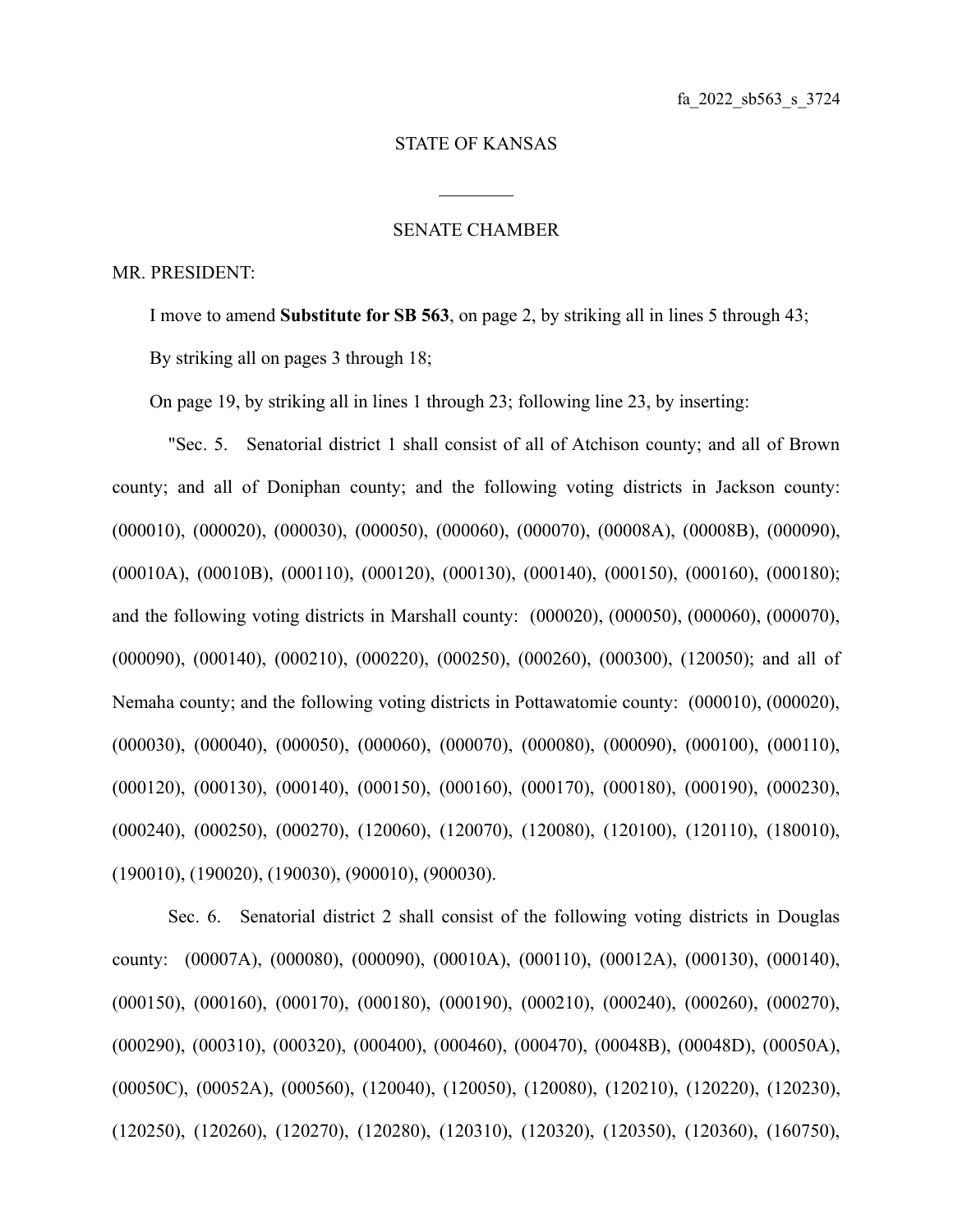(160780), (180560), (18064A), (190050), (190060), (190070), (400040), (400080), (900040), (900050), (900060), (900070), (900080), (900090), (900170); and the following voting districts in Jefferson county: (000010), (000020), (000030), (000060), (000070), (000080), (000090), (000100), (000110), (000120), (000130).

Sec. 7. Senatorial district 3 shall consist of the following voting districts in Douglas county: (000200), (000220), (000230), (000250), (000300), (000330), (000340), (000350), (000370), (000380), (000450), (000600), (000630), (000660), (00067B), (120020), (120030), (120060), (120090), (120100), (120110), (120120), (120130), (120140), (120150), (120170), (120240), (120300), (120410), (160770), (18062A), (18066B), (190040), (190080), (190090), (190100), (200010), (200020), (400030), (900020), (900100), (900120), (900130), (900140); and the following voting districts in Leavenworth county: (000010), (000020), (000030), (000040), (000050), (000060), (000070), (000300), (000310), (000320); and the following blocks in voting district (000340), tract 0701.00, block group 1, in Leavenworth county: block 000; and the following voting districts in Leavenworth county: (000350), (000360), (000370), (000380), (000390), (120060), (120080), (170010), (170020), (170030), (170050), (170060), (170070), (170080), (170090), (170100), (170110), (170120), (170180), (170210), (170220), (170230), (900010), (900030), (900060), (900080).

Sec. 8. Senatorial district 4 shall consist of the following voting districts in Wyandotte county: (600090), (600100), (600110), (600120), (600130), (600140), (600150), (600160), (600170), (600180), (600190), (600200), (600210), (600220), (600450), (600470), (600480), (600500), (600520), (600530), (600590), (600600), (600610), (600620), (600630), (600640), (600650), (600660), (600670), (600680), (600690), (600700), (600710), (600720), (600730), (600740), (600870), (600880), (600890), (600900), (600910), (600920), (600930), (600940), (600950), (600960), (600970), (600980), (600990), (601000), (601010), (601020), (601120).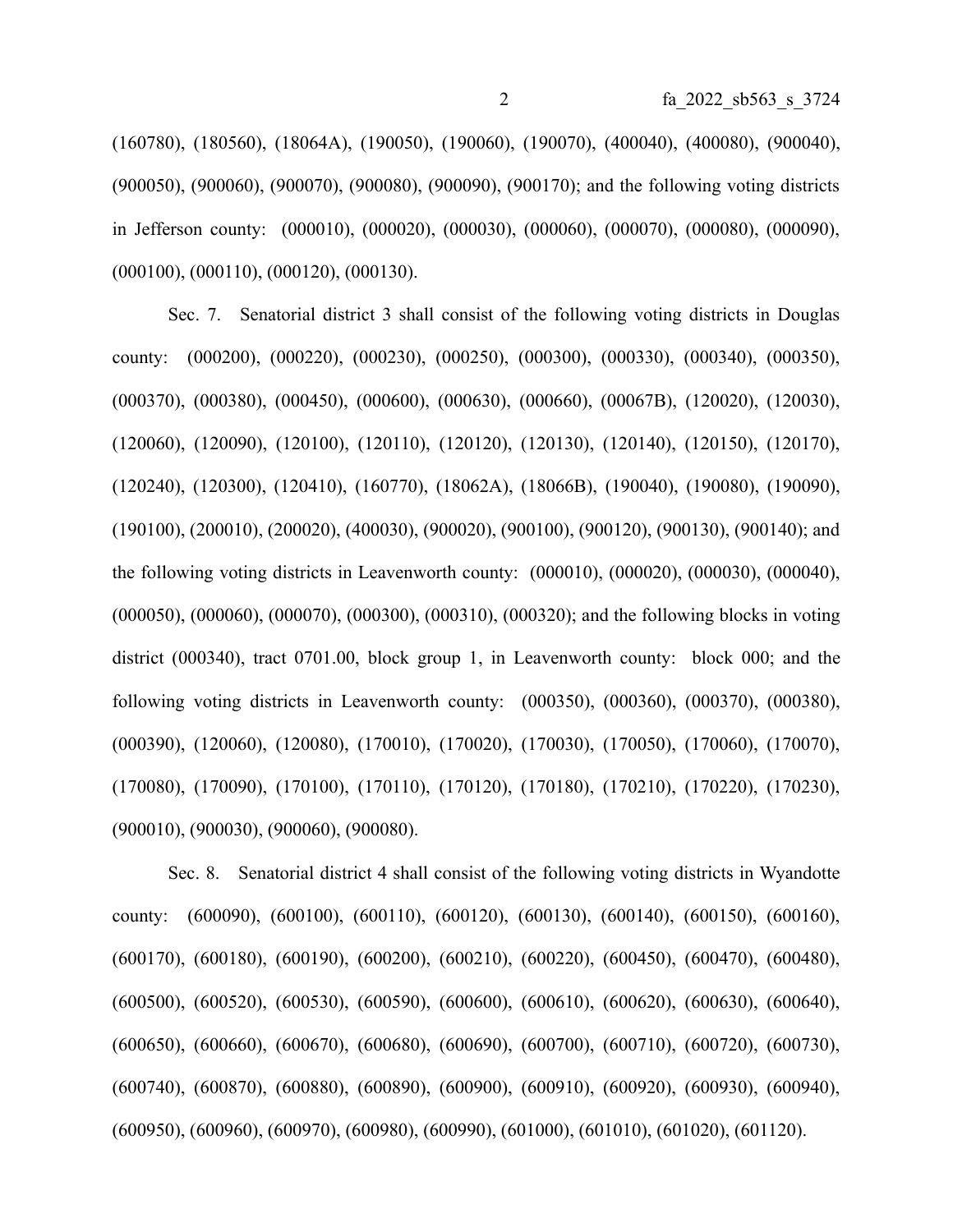Sec. 9. Senatorial district 5 shall consist of the following voting districts in Leavenworth county: (000080), (000090), (000100), (000110), (000120), (000130), (000140), (000150), (000160), (00017A), (00017B), (000180), (00019A), (00019B), (000200), (000210), (000220), (000230), (000240), (000250), (000260), (00027A), (000280), (00029A); and the following blocks in voting district (000340), tract 0701.00, block group 1, in Leavenworth county: block 041; and the following blocks in voting district (000340), tract 0704.00, block group 4, in Leavenworth county: block 000; and the following blocks in voting district (000340), tract 0705.00, block group 3, in Leavenworth county: block 005; and the following blocks in voting district (000340), tract 0711.02, block group 1, in Leavenworth county: block 000, block 008, block 009, block 010, block 011, block 012, block 013, block 015; and the following blocks in voting district (000340), tract 0711.02, block group 2, in Leavenworth county: block 000, block 001, block 002, block 003; and the following voting districts in Leavenworth county: (120100), (120110), (120120), (120130), (170040), (170130), (170140), (170150), (170160), (170170), (170190), (170200), (170240), (170250); and the following voting districts in Wyandotte county: (140020), (600040), (600760), (601030), (601040), (601050), (601060), (601070), (601080), (601090), (601100).

Sec. 10. Senatorial district 6 shall consist of the following voting districts in Johnson county: (001540), (900490), (900500), (900510), (900520), (920570); and the following voting districts in Wyandotte county: (120100), (140030), (140090), (600230), (600240), (600250), (600260), (600270), (600280), (600290), (600300), (600310), (600320), (600330), (600340), (600350), (600360), (600370), (600380), (600390), (600400), (600410), (600420), (600430), (600440), (600460), (600490), (600510), (600540), (600550), (600560), (600570), (600580), (600750), (600770), (600780), (600790), (600800), (600810), (600820), (600830), (600840), (600850), (600860), (601110).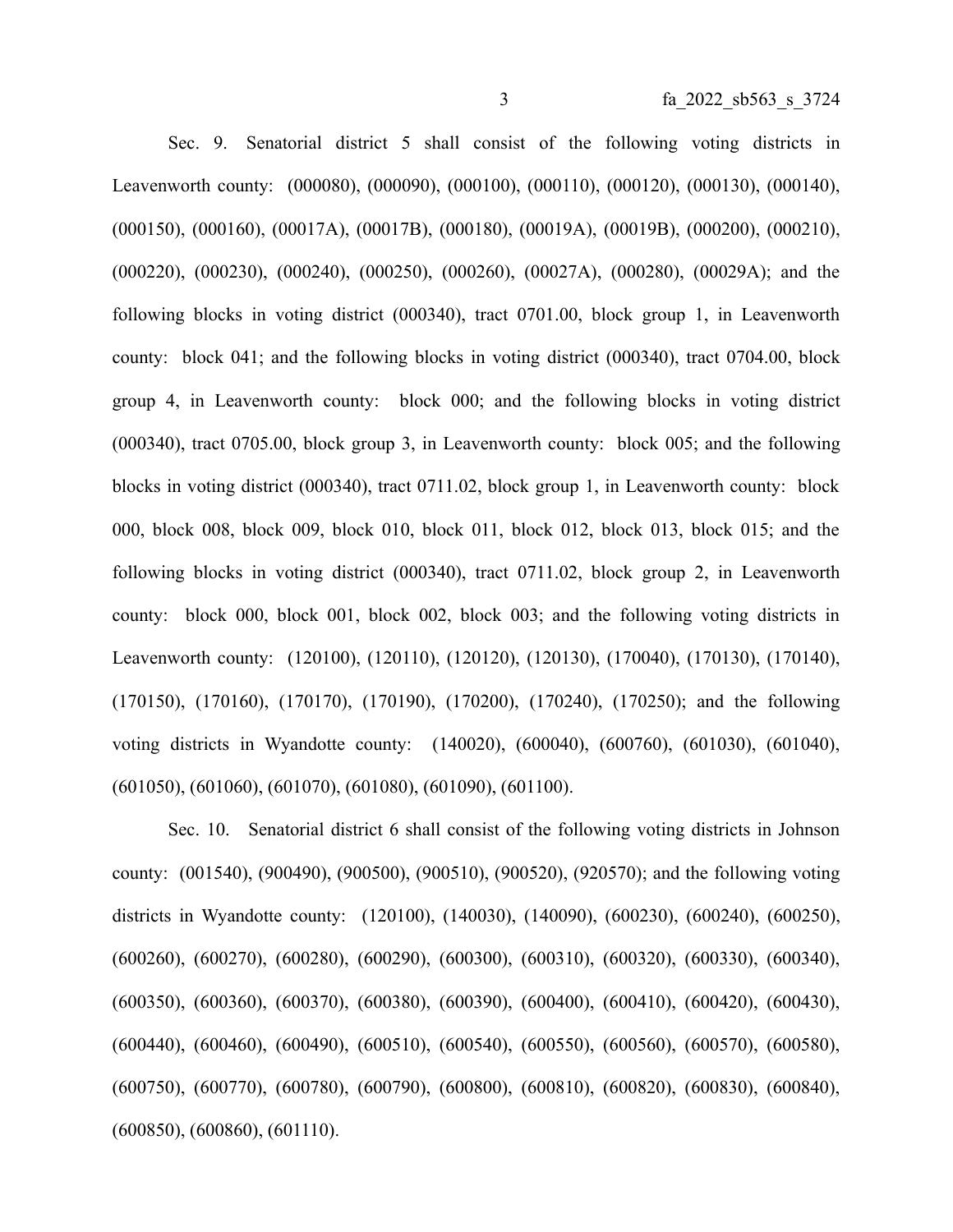Sec. 11. Senatorial district 7 shall consist of the following voting districts in Johnson county: (000200), (000210), (000220), (000230), (000840), (000850), (000860), (000870), (000880), (000890), (000910), (000920), (000930), (000940), (000950), (000960), (001550), (001560), (001590), (001600), (001700), (001720), (001830), (002280), (002290), (002300), (002310), (002320), (002330), (002500), (002510), (002520), (002530), (002540), (002550), (002560), (002570), (002580), (002590), (002600), (002610), (002620), (002630), (002640), (002650), (002660), (002670), (002680), (002690), (002700), (002710), (002720), (002730), (002740), (002750), (003130), (003140), (003150), (900990), (920000), (920010), (920020), (920030), (920040), (920050), (920060), (920070), (920080), (920090), (920110), (920210), (920270), (920350), (920360), (920940).

Sec. 12. Senatorial district 8 shall consist of the following voting districts in Johnson county: (001730), (001780), (001790), (001800), (001810), (001820), (001840), (001850), (001860), (001890), (001900), (001910), (001920), (001930), (001940), (001950), (001960), (001970), (001980), (001990), (002000), (002010), (002020), (002030), (002040), (002050), (002080), (002090), (002120), (002130), (002140), (002150), (002160), (00217A), (00217B), (002180), (002190), (002200), (002210), (00222B), (002230), (002240), (002380), (002390), (00242A), (901040), (901050), (920290), (920300), (920310), (920320), (920950).

Sec. 13. Senatorial district 9 shall consist of the following voting districts in Douglas county: (000020), (000620), (000640), (120370), (120380), (180520), (18052A), (18052B), (18052C), (180530), (180540), (400050), (400090); and the following voting districts in Franklin county: (000050); and the following voting districts in Johnson county: (000070), (000080), (00014A), (000560), (001130), (00117A), (00117B), (001210), (001220), (001290), (00153J), (00153K), (00153P), (004070), (004080), (004090), (004100), (004140), (004180), (12003B), (190010), (190030), (900040), (900050), (900060), (900090), (900100), (900110), (900160),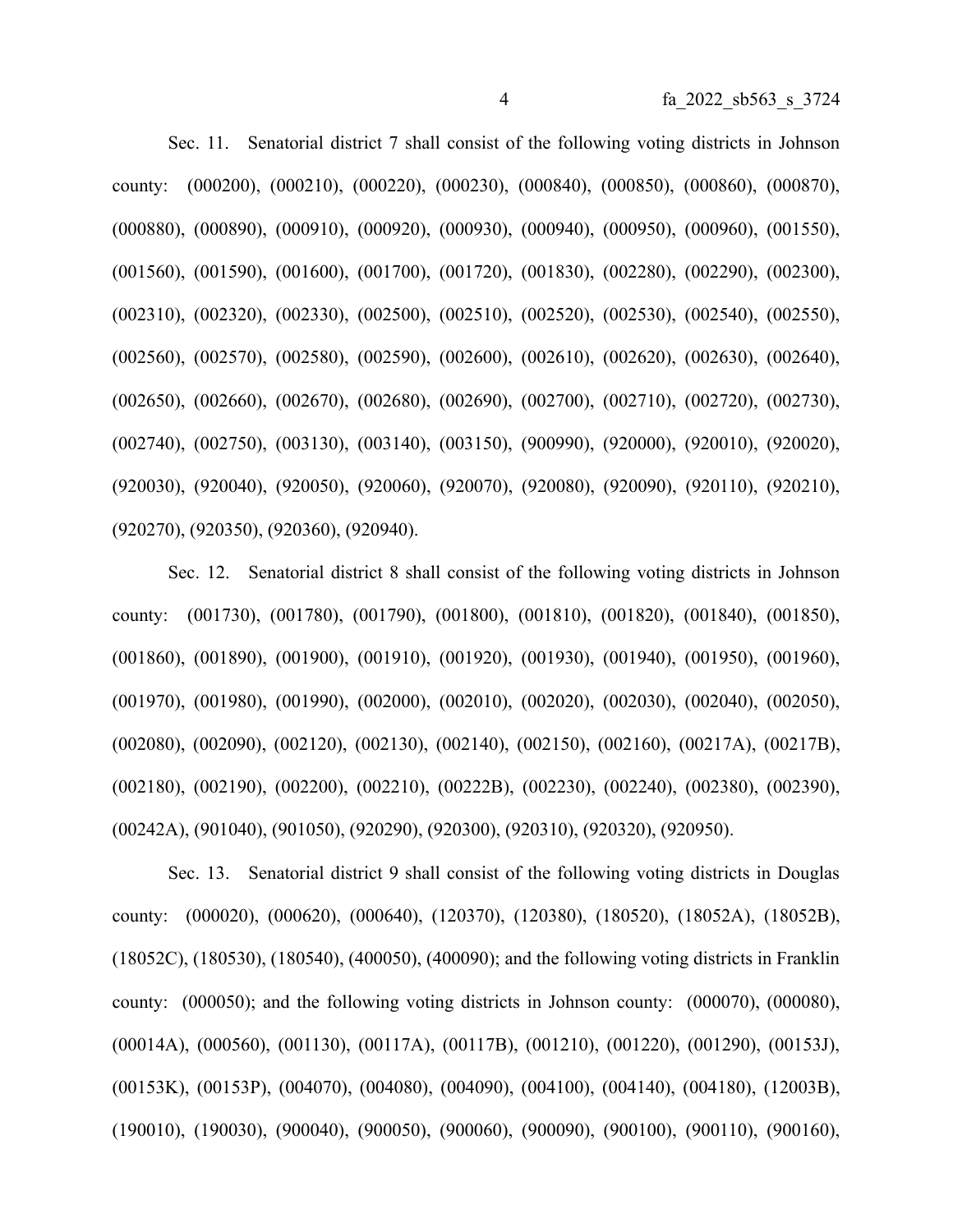(900170), (900180), (900640), (900660), (900670), (900680), (900730), (900740), (901370), (901380), (901510), (901560), (901810), (901910), (901930), (901940), (901950), (920460), (920670), (920680), (920690), (920760), (920930), (921050), (921070); and the following voting districts in Wyandotte county: (600010), (600020), (600030), (600060).

Sec. 14. Senatorial district 10 shall consist of the following voting districts in Johnson county: (000190), (000580), (001570), (002760), (002770), (002780), (002790), (002800), (002810), (002820), (002850), (002860), (002870), (002880), (002890), (002900), (002910), (002920), (002930), (002940), (002960), (002980), (003000), (003010), (003020), (003030), (003040), (003050), (003060), (003070), (003080), (003090), (900030), (900530), (900540), (900550), (900560), (901330), (901340), (901360), (901410), (901420), (920370), (920380), (920490), (920500), (920510), (920560), (920600), (921020), (921030), (921040).

Sec. 15. Senatorial district 11 shall consist of the following voting districts in Johnson county: (000270), (000350), (000370), (001870), (001880), (002340), (002350), (002370), (002400), (002410), (00242B), (00244A), (00244B), (002460), (002470), (00249C), (00249E), (00249F), (900190), (900200), (900210), (900220), (900230), (900250), (900260), (900270), (900280), (900290), (900300), (900320), (900330), (900340), (901060), (901070), (901080), (901090), (901100), (901110), (901160), (901170), (901200), (901210), (901300), (901310), (920120), (920340), (920540), (920870), (920880), (920890), (920960).

Sec. 16. Senatorial district 12 shall consist of all of Allen county; and all of Anderson county; and all of Coffey county; and the following voting districts in Franklin county: (000060); and the following blocks in voting district (000070), tract 9542.00, block group 2, in Franklin county: block 092, block 093; and the following blocks in voting district (000070), tract 9544.00, block group 4, in Franklin county: block 000, block 001, block 002, block 032, block 033, block 038; and the following blocks in voting district (000070), tract 9545.00, block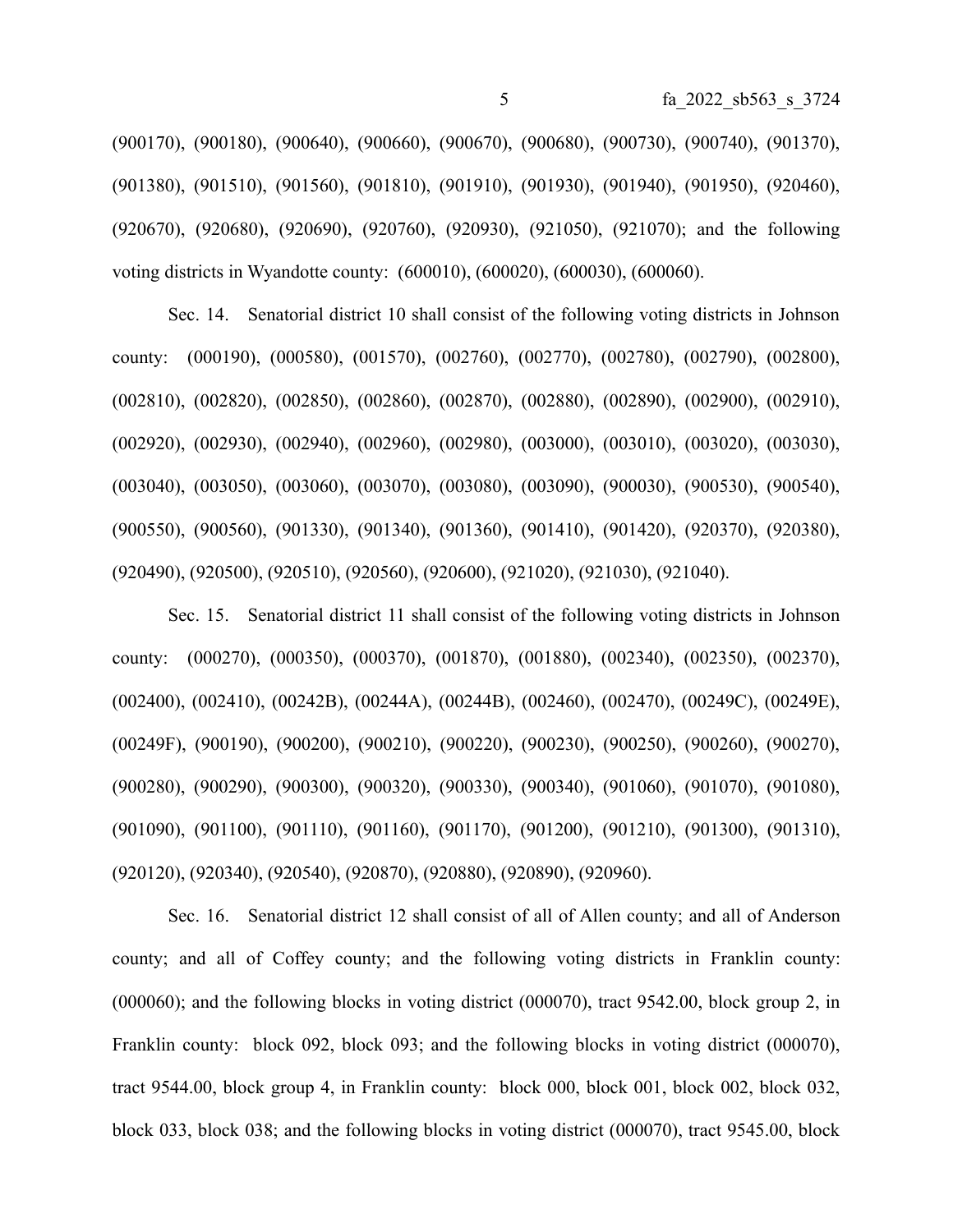group 1, in Franklin county: block 087, block 088, block 097, block 101, block 102, block 103, block 110, block 111, block 115, block 116, block 117; and the following blocks in voting district (000070), tract 9545.00, block group 2, in Franklin county: block 010, block 011, block 012, block 013, block 014, block 015, block 016, block 017, block 018, block 019, block 020, block 021, block 022, block 023, block 030, block 031, block 032, block 033; and the following voting districts in Franklin county: (000090), (000100), (000140), (000150), (000160), (000180), (000190), (00020A), (000220), (000250); and all of Greenwood county; and the following voting districts in Linn county: (000010), (000020), (000030), (000040), (000050), (000060), (000070), (000080), (000100), (000120), (000130); and the following voting districts in Lyon county: (00028A), (000300), (000310), (000320), (400010), (400020), (400030), (900010); and all of Wilson county; and all of Woodson county.

Sec. 17. Senatorial district 13 shall consist of all of Bourbon county; and all of Cherokee county; and all of Crawford county; and the following voting districts in Linn county: (000090), (000110).

Sec. 18. Senatorial district 14 shall consist of the following voting districts in Butler county: (00001A), (00001L), (00001N), (00001O), (00002A), (00002B), (00002C), (000030), (00004A), (00004B), (000050), (000070), (000080), (00009C), (00009F), (00009G), (00009H), (000110), (000130), (000250), (000260), (000270), (000290), (000300), (000320), (000340), (000380), (000410), (000430), (000440), (000450), (120040), (120050), (140010), (140020), (140030), (140040), (140050), (140060), (140070), (200010), (200020), (800060), (80010A), (80010B), (80040B), (80070A), (80070B), (80070C), (80070D), (80070E), (80070F); and the following voting districts in Cowley county: (000180), (000190), (000200), (000220), (000230), (000240), (000250), (000260), (000270), (000280), (000290), (000310), (000320), (000330), (000340), (000350), (000360), (000370), (000380), (000400), (000430), (00053B); and the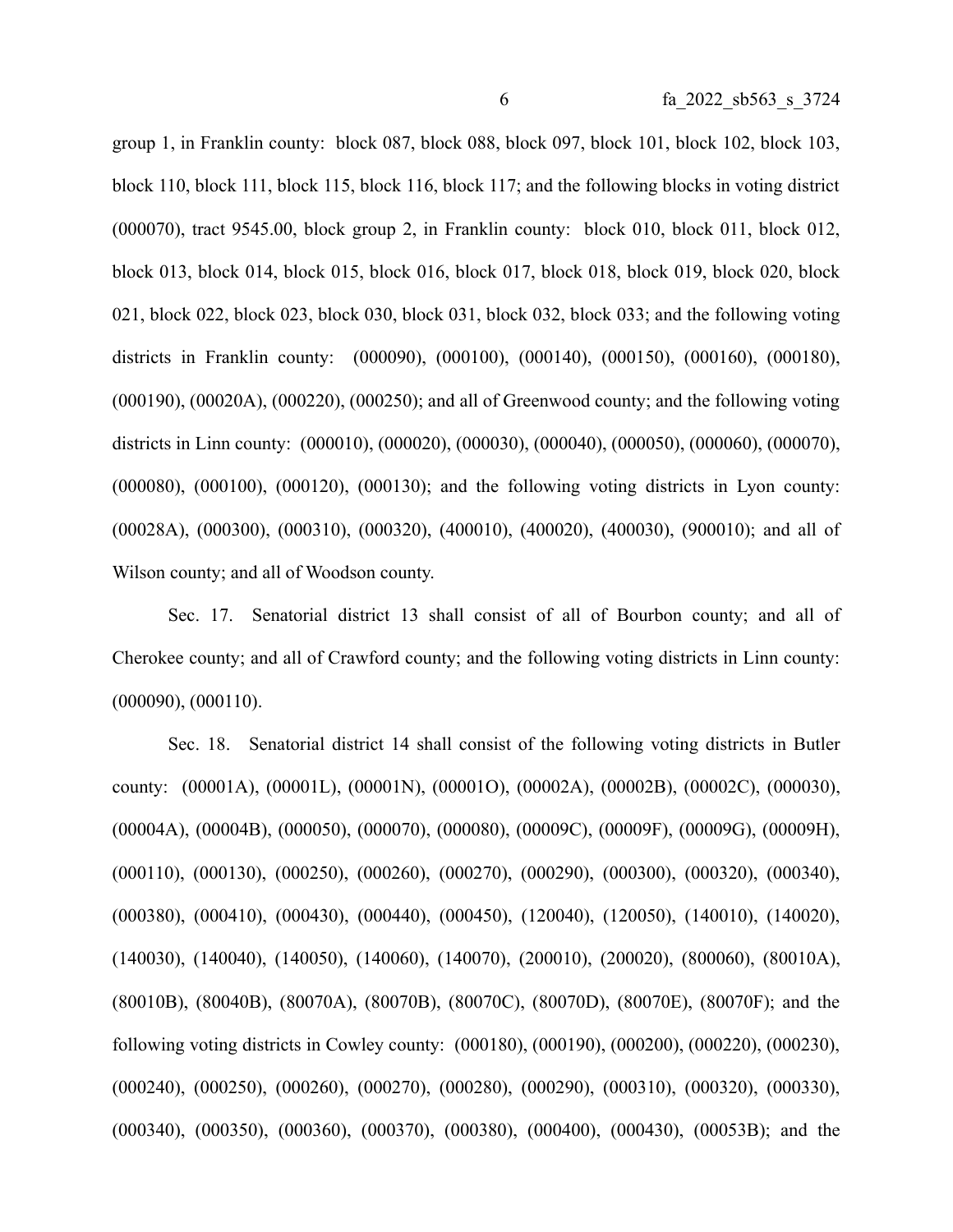following voting districts in Sedgwick county: (120200), (120220), (120260), (120380), (130090), (130140), (130150), (130620), (130630), (131100), (131500), (140010), (500590), (502280), (502400), (502570), (502580); and the following blocks in voting district (503700), tract 0099.01, block group 2, in Sedgwick county: block 000, block 001, block 002, block 003, block 004, block 005, block 006, block 007, block 008, block 009, block 010, block 011, block 012, block 013, block 014, block 015, block 016, block 017, block 018, block 019, block 020, block 021, block 022, block 023, block 024, block 025, block 026, block 027, block 028, block 029, block 031, block 034, block 035, block 036, block 037, block 038, block 039, block 040, block 041, block 042, block 043, block 044, block 045, block 046, block 048, block 055, block 056, block 057, block 058, block 059, block 060, block 061; and the following blocks in voting district (503700), tract 0099.01, block group 4, in Sedgwick county: block 000, block 001, block 009; and the following voting districts in Sedgwick county: (600010), (700590).

Sec. 19. Senatorial district 15 shall consist of all of Chautauqua county; and all of Elk county; and all of Labette county; and all of Montgomery county; and all of Neosho county.

Sec. 20. Senatorial district 16 shall consist of the following voting districts in Sedgwick county: (120110), (120290), (120460), (120470), (120480), (120490), (120540), (121320), (130430), (130450), (130480), (130490), (130680), (130780), (130960); and the following blocks in voting district (130970), tract 0081.00, block group 5, in Sedgwick county: block 052, block 053; and the following voting districts in Sedgwick county: (130980), (130990), (131010), (131020), (131030), (131040), (131050), (131060), (131070), (131310), (131320), (131330), (131340), (131350), (131360), (131370), (131380), (131570), (131590), (131600), (140020), (150010), (150020), (150030), (150040), (170050), (180030), (190030), (190050); and the following blocks in voting district (501390), tract 0093.01, block group 1, in Sedgwick county: block 000, block 025; and the following blocks in voting district (501390), tract 0093.01, block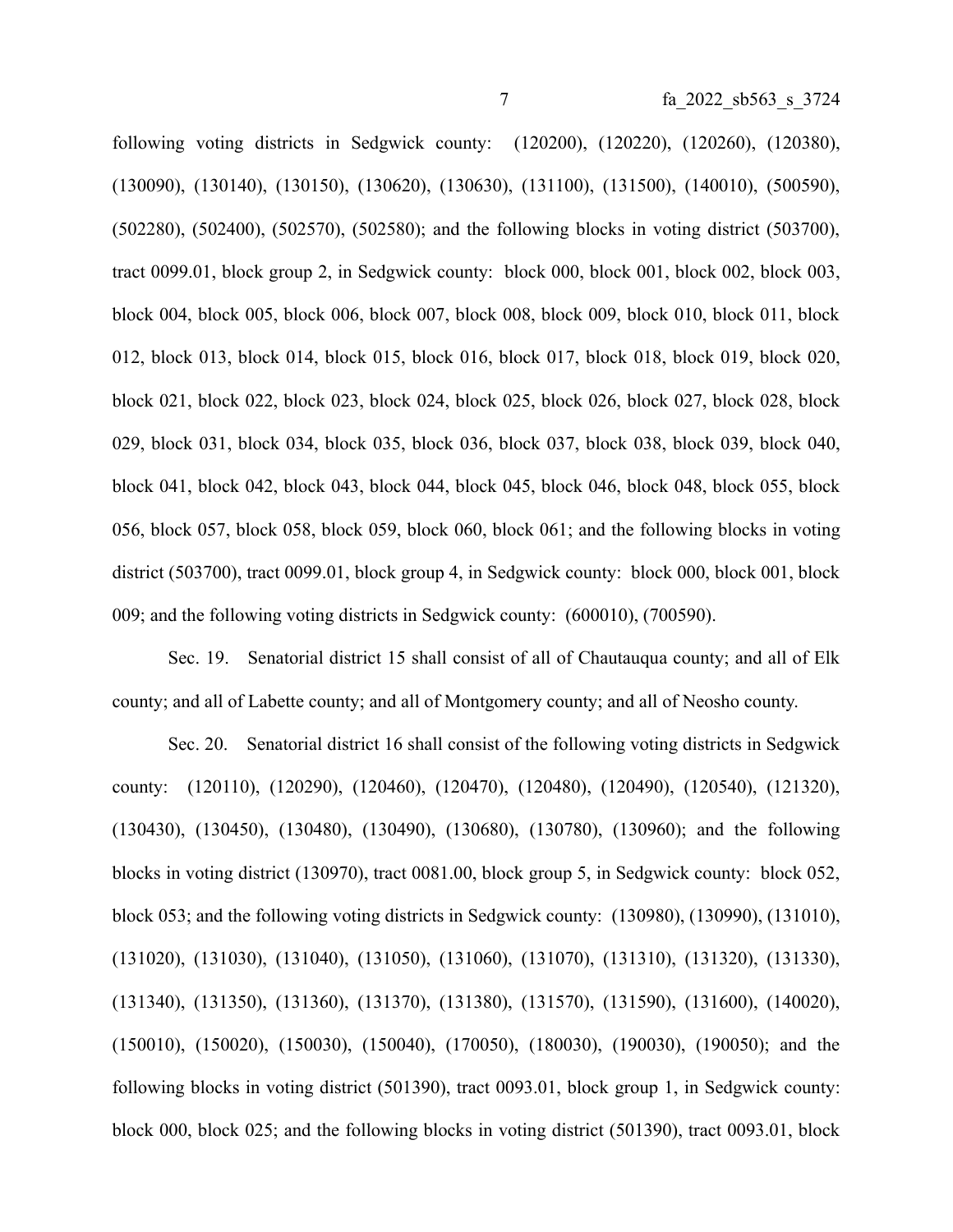group 3, in Sedgwick county: block 010, block 011, block 012, block 013, block 014, block 015, block 018; and the following blocks in voting district (501390), tract 0093.01, block group 4, in Sedgwick county: block 000; and the following blocks in voting district (501400), tract 0093.04, block group 1, in Sedgwick county: block 002, block 003, block 004, block 005, block 006, block 007, block 008, block 009, block 010, block 011, block 012; and the following blocks in voting district (501400), tract 0093.04, block group 2, in Sedgwick county: block 000, block 001, block 002, block 003, block 004; and the following voting districts in Sedgwick county: (501420), (501430), (501440), (501450), (501460), (501480), (501500), (501540), (501550), (501560), (501570), (501580), (501640), (501650), (501660), (501670), (502030), (502040), (502070), (502410), (502460), (502890), (502900), (502930), (502960), (503290), (503370), (503470), (503500), (700210), (700400).

Sec. 21. Senatorial district 17 shall consist of the following voting districts in Geary county: (000010), (00002A), (00002B), (00002L), (000040), (000050), (000060), (00007A), (000080), (000090), (000100), (000110), (00013A), (000140), (000150), (00016A), (000180), (000190), (000210), (00022A), (00022B), (000230), (000240), (000250), (000330), (000340), (12015B), (12017A), (900010), (900020), (900030), (900040), (900060), (900070), (900100), (900130), (900140), (900150), (900180), (900190), (900200), (900210), (900220), (900230), (900240), (900250), (900260), (900270), (900280); and the following voting districts in Lyon county: (000010), (000020), (000030), (000040), (00005A), (00005B), (00005C), (00006A), (00006B), (00006C), (000070), (000080), (000090), (000100), (000110), (000120), (000130), (00013A), (000140), (000150), (000160), (000170), (00017A), (00017C), (000180), (000190), (000200), (000210), (000220), (000230), (000240), (000250), (000260), (000270), (00028B), (00028C), (000290), (00029A), (300010), (900030), (900040), (900060), (900070); and the following voting districts in Morris county: (000010), (000020), (000030), (000080), (000090),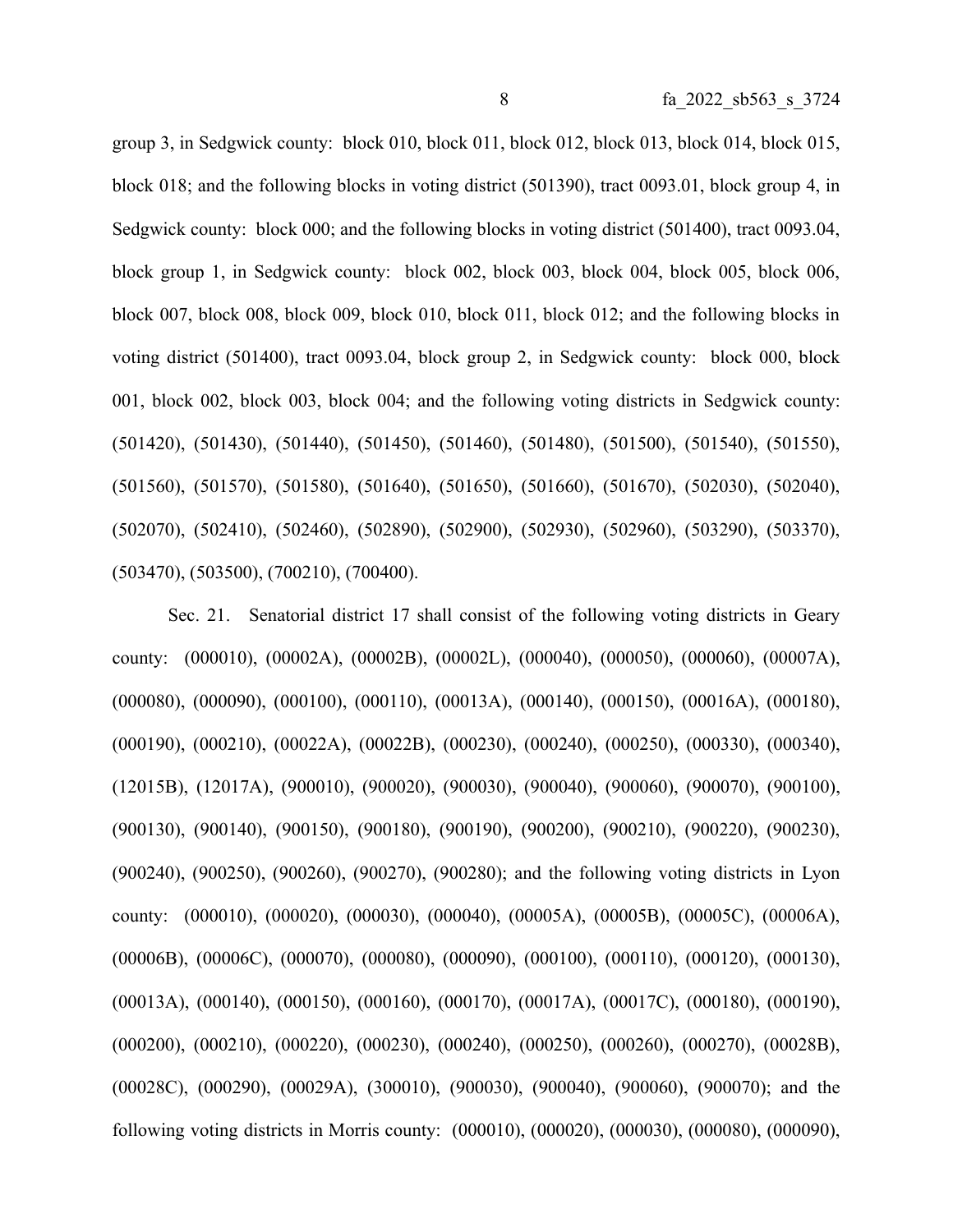(000100), (900010); and the following voting districts in Pottawatomie county: (120020), (120030); and the following voting districts in Wabaunsee county: (000010), (000020), (000030), (000040), (000130), (120020), (120030).

Sec. 22. Senatorial district 18 shall consist of the following voting districts in Jackson county: (000040), (000170); and the following voting districts in Pottawatomie county: (000210), (000220); and the following voting districts in Shawnee county: (000090), (000150), (000330), (000350), (000410), (000420), (000430), (000440), (000550), (000570), (000580), (000590), (000600), (000610), (000630), (000640), (000650), (000660), (000740), (001040), (001050), (001060), (001070), (001080), (001090), (001100), (001120), (001130), (001140), (001150), (001160), (001170), (001180), (001190), (001210), (001220), (001230), (001360), (001370), (001460), (001760), (001850), (001880), (001890), (100050), (120060), (120070), (120100), (12010A), (120180), (120210), (120220), (120230), (120240), (120250), (120260), (120290), (120300), (200010), (200020), (400070), (400090), (400100), (400110), (500010), (600010), (600020), (600050), (600060), (600140), (600150), (600160), (600220), (600230), (600240), (600340), (600350), (600360), (600370), (600390), (600510), (600570), (600580), (900030), (900040), (900050); and the following voting districts in Wabaunsee county: (000070), (000090), (000100), (000110).

Sec. 23. Senatorial district 19 shall consist of the following voting districts in Douglas county: (000010), (000030), (00003A), (000280), (120070), (120290), (120330), (120340), (120390), (120400), (120420), (120430), (120440), (120450), (120460), (160760), (18046B), (18066A), (190110), (400110), (900010); and the following voting districts in Franklin county: (000010), (000020), (000030), (000080), (00012A), (00013A), (00013B), (00013C), (000210); and the following voting districts in Jefferson county: (000040), (000050); and all of Osage county; and the following voting districts in Shawnee county: (000080), (000190), (000250),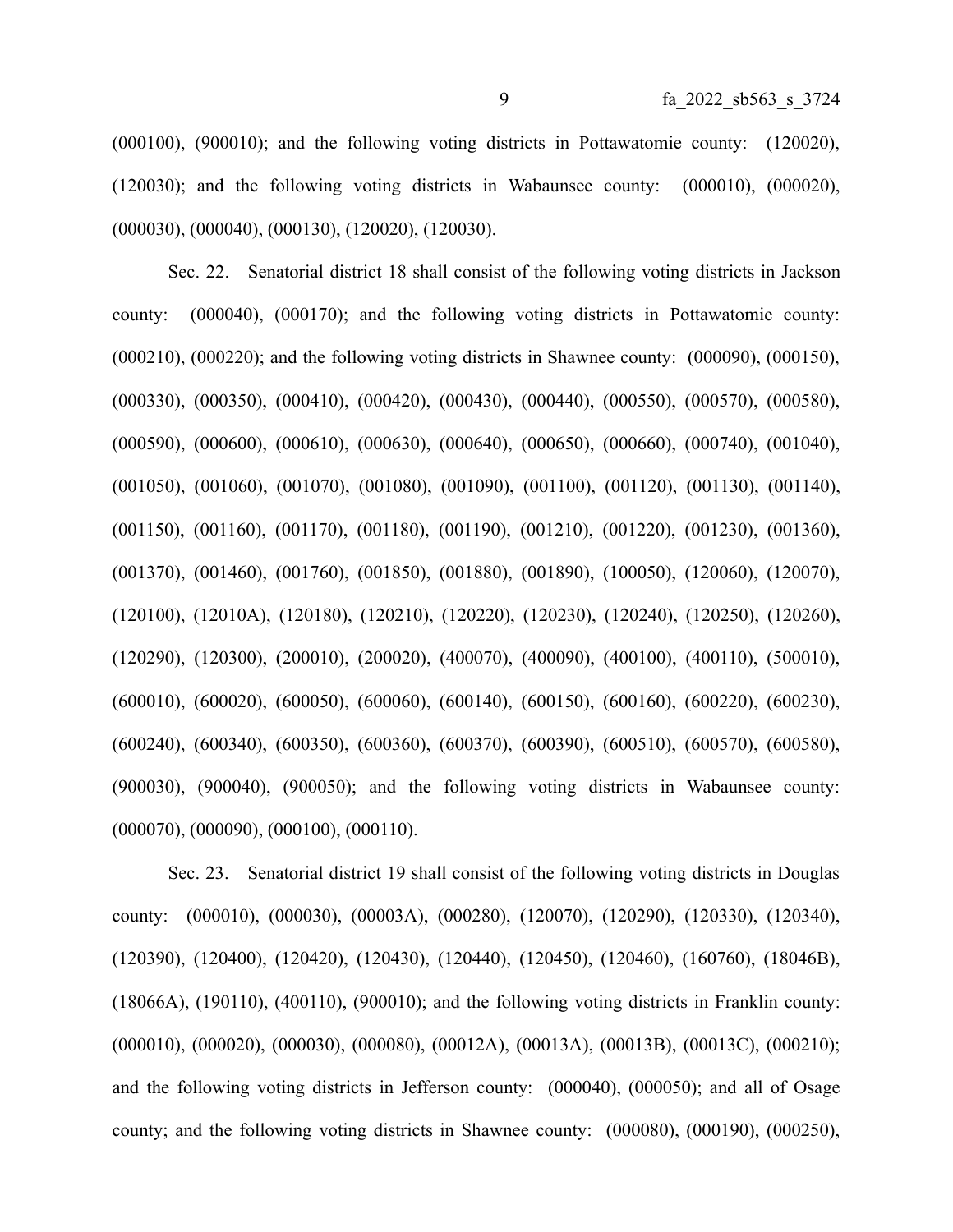(000260), (000270), (000280), (000290), (000300), (000310), (000370), (000480), (000490), (000500), (000510), (000520), (000530), (000540), (000560), (000690), (000700), (000710), (000750), (000760), (000770), (000780), (000800), (000820), (000830), (000840), (000850), (000860), (000870), (000880), (000890), (000920), (000930), (000940), (000950), (001010), (001910), (100060), (120020), (120030), (120040), (120050), (120080), (120270), (120280), (120310), (170030), (200170), (200180), (500070), (500080), (500120), (600200), (600210), (600420), (600430).

Sec. 24. Senatorial district 20 shall consist of the following voting districts in Shawnee county: (000240), (000340), (000960), (000970), (000980), (000990), (001000), (001030), (001200), (001240), (001250), (001270), (001280), (001290), (001300), (001310), (001320), (001330), (001340), (001350), (001380), (001400), (001410), (001420), (001430), (001440), (001450), (001470), (001480), (001490), (001500), (001510), (001520), (001530), (001540), (001550), (001560), (001570), (001590), (001600), (001610), (001620), (001630), (001640), (001650), (001670), (001680), (001710), (001720), (001780), (100030), (100040), (12008A), (120090), (120120), (120130), (12013A), (120160), (12016A), (120170), (120190), (120200), (120320), (160010), (160030), (200050), (200070), (200080), (200130), (200140), (200150), (200160), (300090), (500110), (50011A), (50011B), (50011C), (500140), (500160), (600080), (600090), (600110), (600170), (600180), (600190), (600250), (600260), (600270), (600280), (600290), (600300), (600310), (600330), (600440), (600470), (600490), (600500), (600530), (700010), (700020), (800010), (800020), (800040), (800060), (800070), (900010), (900060), (900070), (900080), (900090), (900110), (900120), (900140); and the following voting districts in Wabaunsee county: (000050), (000060), (000080), (000140).

Sec. 25. Senatorial district 21 shall consist of the following voting districts in Johnson county: (000430), (000440), (000450), (000510), (000520), (000530), (000590), (000600),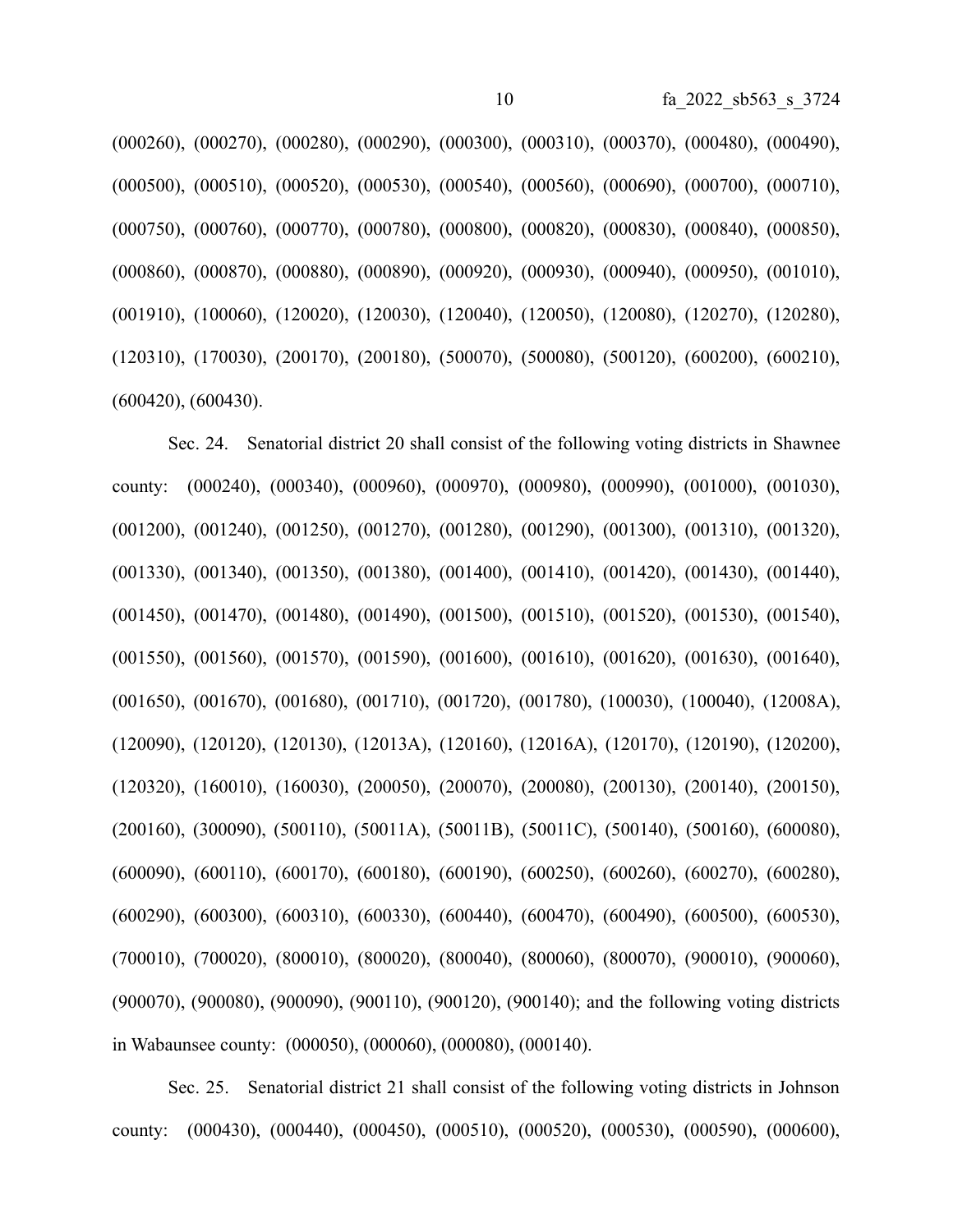(000610), (000620), (000630), (000640), (000650), (000660), (001580), (001610), (001620), (001630), (001640), (001650), (001660), (001670), (001680), (001690), (001710), (001740), (001750), (001760), (001770), (900360), (900370), (900380), (900400), (900410), (900430), (900440), (900450), (900460), (900470), (900480), (901430), (920130), (920140), (920150), (920160), (920170), (920180), (920190), (920200), (920260), (920280), (920550), (920900), (920910), (920920).

Sec. 26. Senatorial district 22 shall consist of the following voting districts in Geary county: (00002O), (00002P), (00002Q), (00002R), (000270), (000271); and all of Riley county.

Sec. 27. Senatorial district 23 shall consist of the following voting districts in Johnson county: (001000), (001010), (001030), (001040), (001050), (001060), (001070), (001090), (001100), (001200), (001300), (001310), (001320), (001330), (001340), (001350), (001360), (001370), (001380), (001390), (00140B), (00249A), (004190), (004300), (900010), (900570), (900580), (900600), (900610), (900650), (900790), (900800), (900810), (900820), (900840), (900850), (900860), (900910), (900920), (900930), (900940), (900980), (901120), (901130), (901550), (901570), (901630), (901680), (901780), (901880), (901890), (901970), (920220), (920230), (920440), (920590), (920630), (920700), (92071A), (920720), (920730), (920770), (920810), (920820), (920840), (920850), (920860), (920970).

Sec. 28. Senatorial district 24 shall consist of the following voting districts in Dickinson county: (000010), (00002A), (00002B), (000030), (000040), (000050), (000070), (000080), (000090), (000100), (000110), (000130), (000140), (000220), (000260), (000280), (000290), (000320), (900010), (900020), (900030); and the following voting districts in Ellsworth county: (000020), (000030), (000040), (000050), (000060), (000070), (000080), (00009A), (00009B), (000100), (000110), (000130), (000160), (000170), (000190), (000230), (000240); and all of Saline county.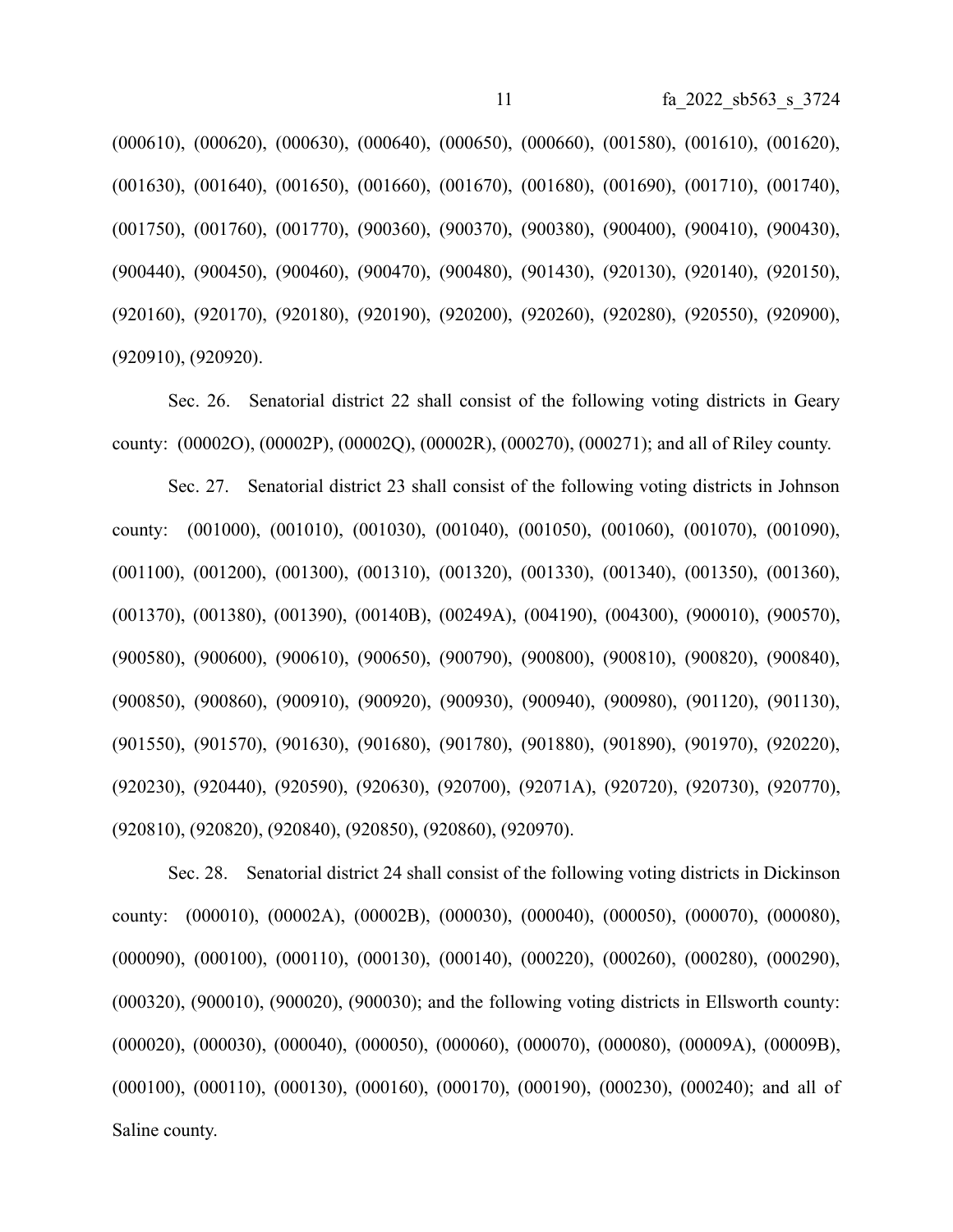Sec. 29. Senatorial district 25 shall consist of the following voting districts in Sedgwick county: (120020), (120060), (120130), (121310), (121330), (130170), (130180), (130460), (130470), (500010), (500050), (500740), (500750), (500760), (500770), (500980), (500990), (501000), (501010), (501020), (501030); and the following blocks in voting district (501390), tract 0088.00, block group 4, in Sedgwick county: block 009, block 010, block 011, block 012, block 013, block 014, block 015, block 016, block 027; and the following blocks in voting district (501390), tract 0089.00, block group 1, in Sedgwick county: block 023; and the following blocks in voting district (501390), tract 0093.01, block group 3, in Sedgwick county: block 009, block 016; and the following blocks in voting district (501390), tract 0093.04, block group 1, in Sedgwick county: block 000, block 001; and the following blocks in voting district (501400), tract 0089.00, block group 1, in Sedgwick county: block 016, block 017, block 018, block 019, block 020, block 021, block 022, block 024, block 025, block 026; and the following blocks in voting district (501400), tract 0093.04, block group 1, in Sedgwick county: block 013, block 014; and the following voting districts in Sedgwick county: (501830), (501850), (501860), (501870), (501880); and the following blocks in voting district (501890), tract 0014.00, block group 2, in Sedgwick county: block 011, block 012, block 013, block 014, block 015, block 016, block 017, block 018, block 019, block 020, block 021, block 022, block 023, block 024, block 025, block 026, block 027, block 028, block 029, block 030, block 031, block 032, block 033; and the following blocks in voting district (501890), tract 0014.00, block group 3, in Sedgwick county: block 000, block 001; and the following blocks in voting district (501890), tract 0014.00, block group 4, in Sedgwick county: block 016; and the following voting districts in Sedgwick county: (501900), (501910), (501920), (501930), (501940).

Sec. 30. Senatorial district 26 shall consist of the following voting districts in Kingman county: (000010), (000030), (000040), (000060), (000080), (000100), (000110), (000210),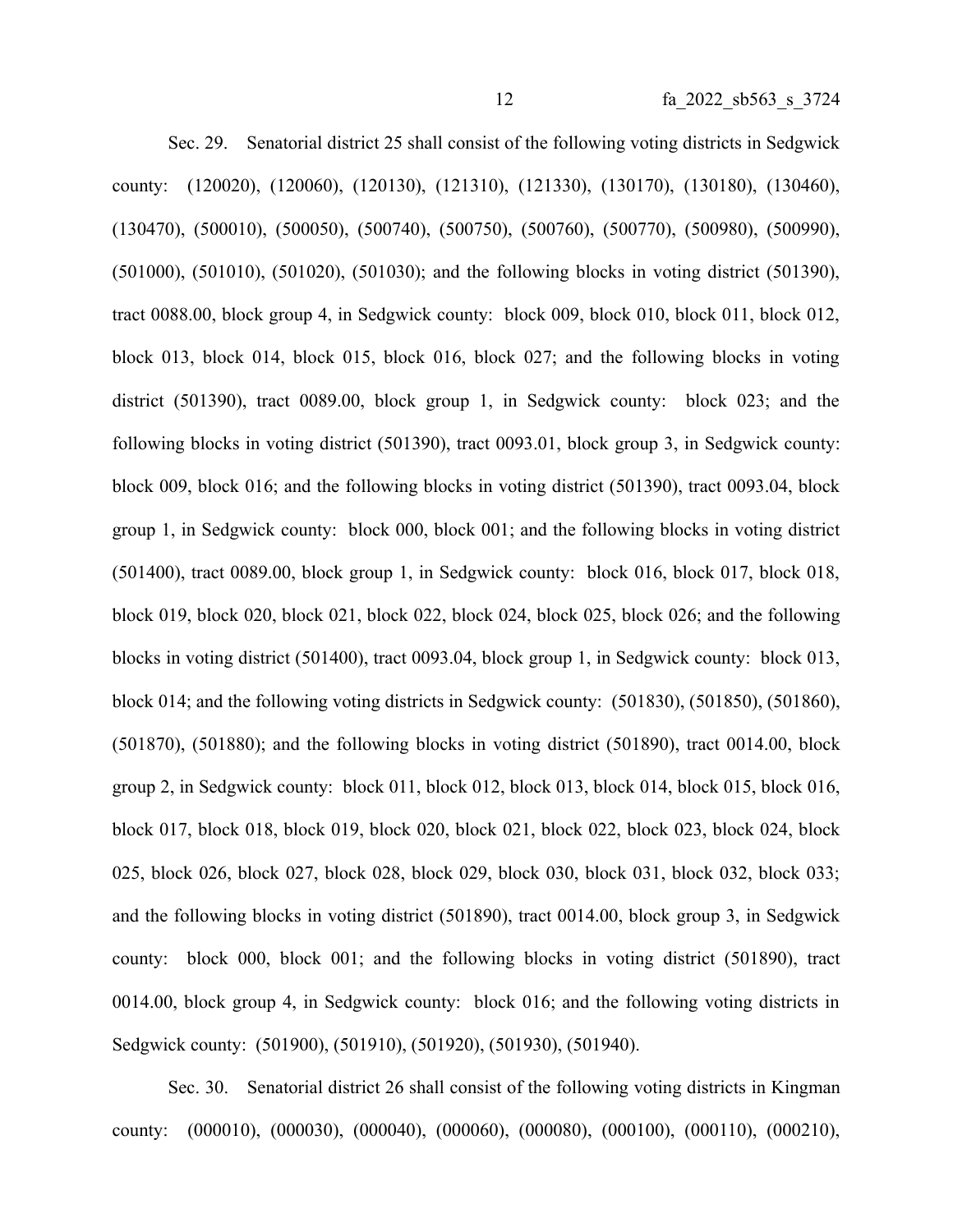(000250), (000260), (00027A); and the following voting districts in Sedgwick county: (100010), (120120), (120160), (120170), (120300), (130230), (130240), (130250), (130260), (130270), (130280), (130290), (130300), (130310), (130320), (130330), (130340), (130350), (130360), (130370), (130380), (130390), (130400), (130410), (130420), (130440), (130510), (130520), (130530), (130540), (130550), (130560), (130570), (130580), (130610), (130690), (130810), (130820), (130830), (130850), (130860), (130870), (130890), (130900), (130910), (130920), (130930), (131300), (131460), (131470), (131610), (131620), (131630), (131640), (131650), (131660), (131670), (131680), (140080), (170020), (170030), (170040), (180010), (180040), (190020), (190040); and the following blocks in voting district (500910), tract 0056.00, block group 3, in Sedgwick county: block 000, block 001, block 002, block 003, block 013, block 014, block 015, block 016, block 017, block 018, block 020; and the following blocks in voting district (500910), tract 0057.00, block group 3, in Sedgwick county: block 001, block 002, block 005, block 015; and the following voting districts in Sedgwick county: (501060), (501080), (501090), (501110), (501220), (501320), (501590), (501620), (501630), (501730), (501740), (502120), (502130), (502140), (502150), (502160), (502180), (502200), (502440), (502450), (502470), (502490), (502500), (502510), (502630), (502650), (502660), (502730), (502740), (503170), (503260), (503590), (503920), (503930), (503940), (503990), (600340).

Sec. 31. Senatorial district 27 shall consist of the following voting districts in Johnson county: (001150), (001160), (001240), (001250), (001260), (001280), (001420), (001450), (00147A), (00147B), (001480), (001490), (001500), (001510), (001520), (00222A), (00226B), (900700), (900710), (900750), (900760), (900870), (900880), (900890), (901000), (901010), (901020), (901030), (901180), (901650), (901700), (901710), (920240), (920250), (920330), (920580), (920650), (920660), (920830), (920980), (921010).

Sec. 32. Senatorial district 28 shall consist of the following voting districts in Sedgwick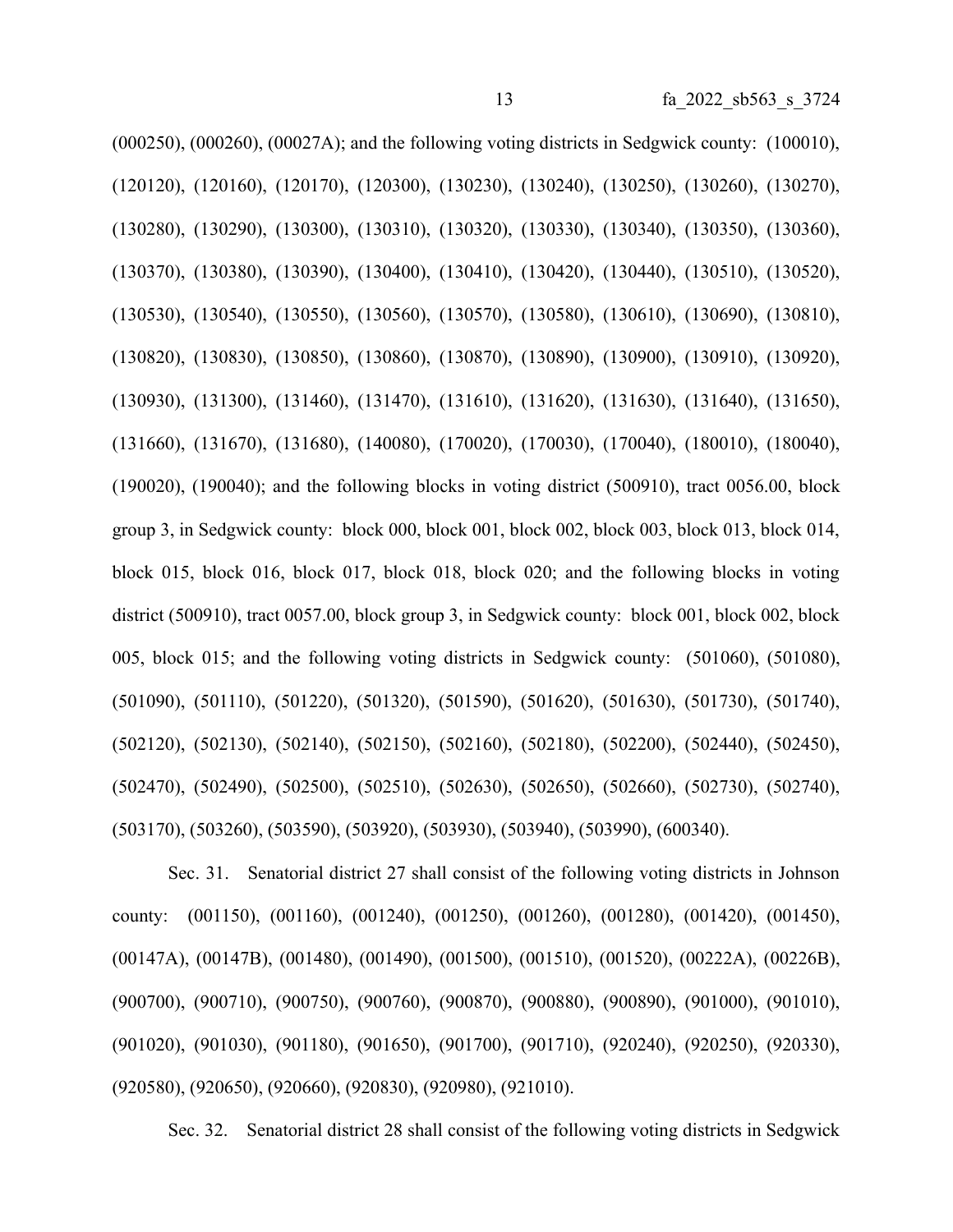county: (120070), (120080), (120090), (120100), (120190), (120210), (120250), (120310), (120320), (120440), (120520), (130190), (130200), (130210), (130220), (131440), (131450), (131490), (500390), (500780), (500820), (500830), (500840), (500870), (500880), (500890), (500900); and the following blocks in voting district (500910), tract 0056.00, block group 1, in Sedgwick county: block 019, block 020, block 021, block 022, block 023, block 024, block 025, block 026, block 027, block 028, block 032; and the following blocks in voting district (500910), tract 0056.00, block group 2, in Sedgwick county: block 001, block 002, block 007, block 009, block 010, block 011, block 012, block 013, block 014, block 015, block 016, block 017, block 028, block 029, block 030, block 032, block 033, block 041, block 044, block 047, block 052; and the following blocks in voting district (500910), tract 0057.00, block group 1, in Sedgwick county: block 001, block 002, block 003, block 016; and the following blocks in voting district (500910), tract 0057.00, block group 3, in Sedgwick county: block 000, block 003, block 004; and the following blocks in voting district (500910), tract 0059.00, block group 3, in Sedgwick county: block 009, block 010, block 011, block 012; and the following voting districts in Sedgwick county: (501150), (501160), (501170), (501180), (501200), (501210), (502260), (502270), (502290), (502610), (503650).

Sec. 33. Senatorial district 29 shall consist of the following voting districts in Sedgwick county: (120010), (120140), (120150), (120330), (120340), (120350), (120360), (120500), (120790), (130020), (130030), (130050), (130060), (130500), (130940), (130950); and the following blocks in voting district (130970), tract 0081.00, block group 4, in Sedgwick county: block 027; and the following voting districts in Sedgwick county: (131080), (140030), (140050), (500030), (500040), (500060), (500080), (500090), (500110), (500120), (500130), (500140), (500150), (500160), (500170), (500180), (500190), (500200), (500240), (500280), (501820); and the following blocks in voting district (501890), tract 0002.00, block group 1, in Sedgwick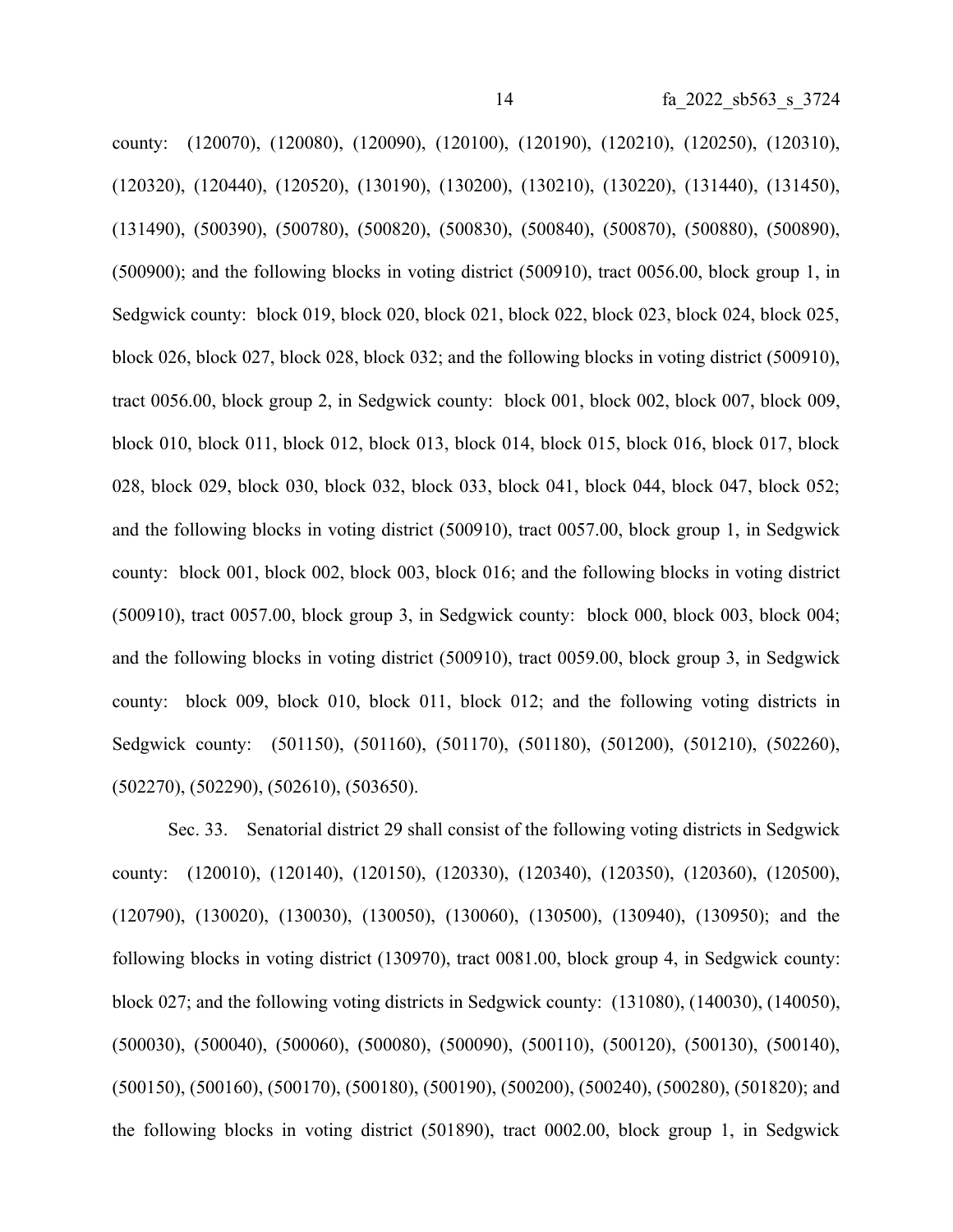county: block 016, block 017; and the following blocks in voting district (501890), tract 0003.00, block group 2, in Sedgwick county: block 008, block 009, block 010, block 011, block 012, block 013, block 014, block 015, block 016, block 017, block 018; and the following blocks in voting district (501890), tract 0003.00, block group 3, in Sedgwick county: block 000, block 001, block 002, block 003, block 004, block 005, block 006, block 007, block 008, block 009, block 010, block 011, block 012, block 013, block 014, block 015; and the following blocks in voting district (501890), tract 0003.00, block group 4, in Sedgwick county: block 000, block 001, block 002, block 003, block 004, block 005, block 006, block 007, block 008, block 009, block 010, block 011, block 012, block 013, block 014, block 015, block 016; and the following blocks in voting district (501890), tract 0003.00, block group 5, in Sedgwick county: block 000, block 001, block 002, block 003, block 004, block 005, block 006, block 007, block 008, block 009, block 012, block 013, block 014, block 015, block 016, block 017, block 018, block 019, block 023, block 024, block 025, block 026, block 027, block 028; and the following blocks in voting district (501890), tract 0004.00, block group 1, in Sedgwick county: block 006, block 007, block 008, block 009, block 010, block 011, block 012, block 013; and the following voting districts in Sedgwick county: (501960), (501990), (502000), (502010), (502830), (502850), (503490).

Sec. 34. Senatorial district 30 shall consist of the following voting districts in Sedgwick county: (120030), (120040); and the following blocks in voting district (120370), tract 0100.02, block group 2, in Sedgwick county: block 000, block 001, block 002, block 003, block 004, block 006, block 007, block 008, block 009, block 010, block 011, block 012, block 013, block 019, block 020, block 021, block 023, block 024, block 028, block 029, block 030, block 032, block 035, block 036, block 037, block 038, block 039, block 042, block 043, block 044, block 045, block 047, block 049, block 054, block 056; and the following voting districts in Sedgwick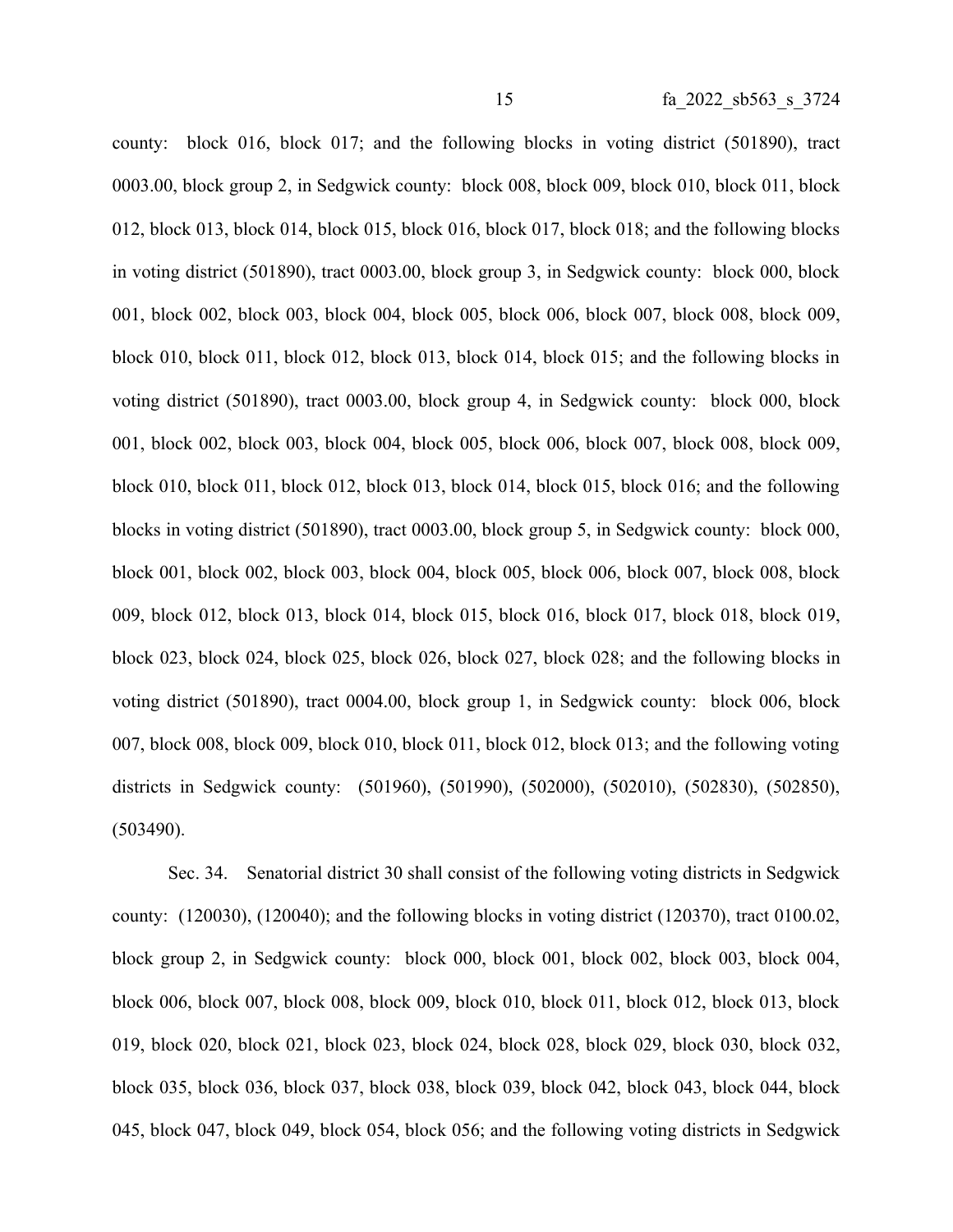county: (120410), (120420), (120430), (130010), (130040), (130100), (130110), (130840), (131110), (131120), (131140), (131150), (131170), (131180), (131190), (170010), (190140), (500210), (500360), (500370), (500380), (500400), (500410), (500420), (500430), (500440), (500450), (500460), (500470), (500480), (500530), (500540), (500560), (500570), (500580); and the following blocks in voting district (500650), tract 0100.02, block group 2, in Sedgwick county: block 040, block 041, block 050, block 051, block 052, block 053; and the following voting districts in Sedgwick county: (500790), (500800), (500810), (503030), (503070), (503120).

Sec. 35. Senatorial district 31 shall consist of the following voting districts in Butler county: (000120), (000240), (000350), (120080), (120090); and the following voting districts in Harvey county: (000030), (00003A), (000040), (00004A), (00004B), (000090), (00010A), (000110), (000140), (000150), (000160), (000170), (000180), (00019A), (000200), (000210), (00021A), (00022A), (00022S), (00022W), (000230), (000240), (000250), (000260), (000270), (00027A), (00027B), (00027C), (00027D), (00027E), (00027F), (00027G), (000280), (00028A), (000290), (000300), (000310), (000320), (190010), (190020), (190030), (900020), (900030); and the following voting districts in Marion county: (000020), (000090), (000180), (000260), (000270), (000290), (000300), (000310); and the following voting districts in Sedgwick county: (120050); and the following blocks in voting district (120370), tract 0100.01, block group 2, in Sedgwick county: block 000, block 001, block 002, block 003, block 004, block 005, block 006, block 007, block 009, block 011, block 012, block 019, block 020, block 021, block 022, block 023, block 024, block 025, block 026, block 036, block 037, block 038, block 044, block 047, block 048, block 050, block 056, block 058; and the following voting districts in Sedgwick county: (120390), (120400), (120900), (130070), (130080), (130120), (130130), (130160), (130700), (130710), (130720), (130730), (130740), (130750), (130760), (130770), (130790),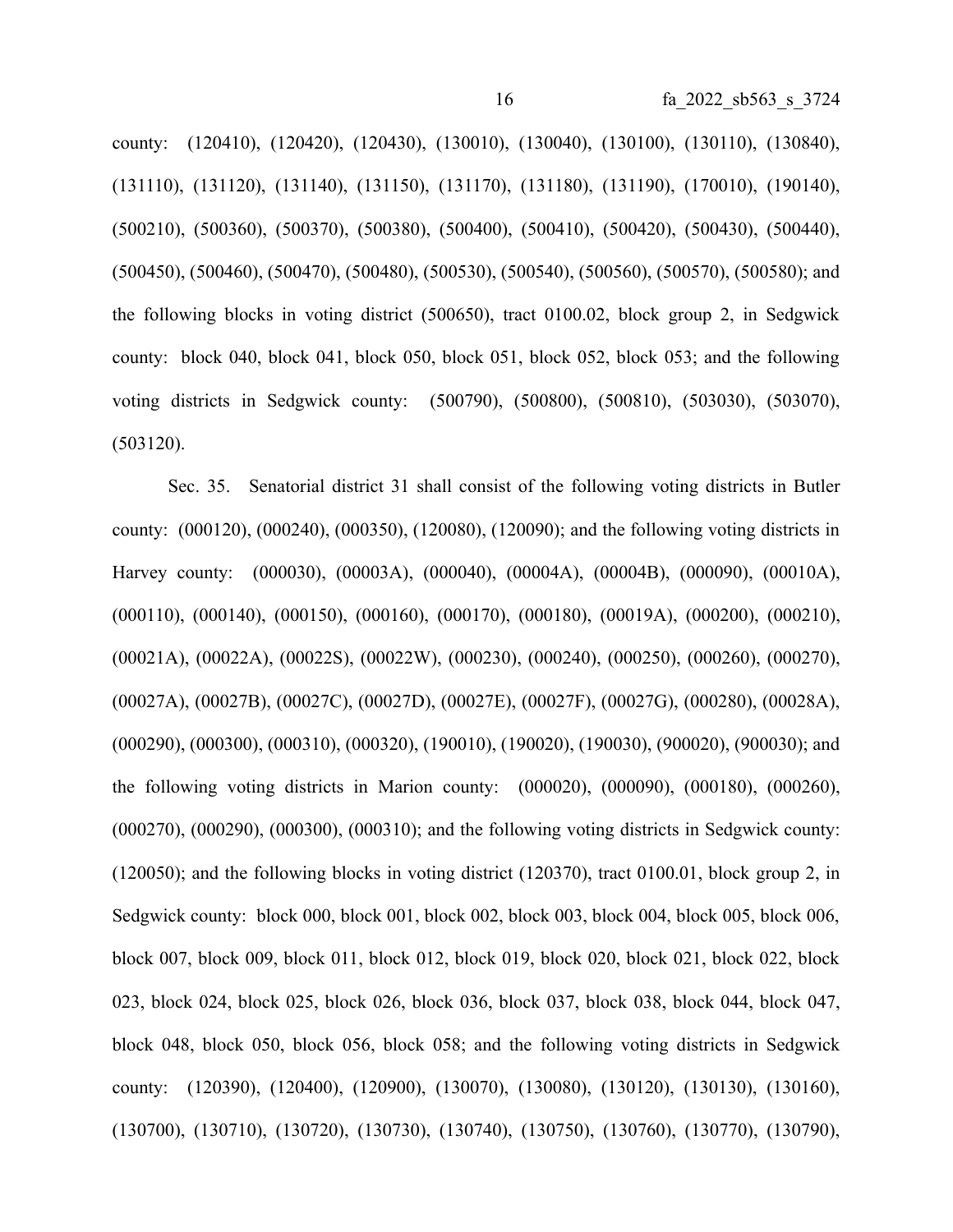(130800), (131090), (131160), (131390), (131400), (131410), (131420), (131430), (131550), (131560), (131580), (140070), (190010), (500220), (500230), (500260), (500490), (500500); and the following blocks in voting district (500650), tract 0100.01, block group 2, in Sedgwick county: block 027, block 028, block 029, block 030, block 031, block 032, block 033, block 034, block 035, block 039, block 040, block 041, block 042, block 043, block 045, block 046, block 049, block 051, block 052, block 053, block 054, block 055, block 057; and the following voting districts in Sedgwick county: (500710), (502220), (502230), (502240), (503010), (503400), (503530), (503800), (700010), (700310), (700330), (700350), (700390).

Sec. 36. Senatorial district 32 shall consist of the following voting districts in Cowley county: (00001A), (00001B), (00001C), (000020), (000030), (000040), (000050), (00005A), (00006A), (00006B), (000070), (000080), (000090), (000100), (000110), (000120), (00013A), (000140), (000150), (000170), (000210), (000300), (000390), (00041A), (00041B), (00042A), (000440), (000450), (000460), (000470), (000480), (000490), (000500), (00051A), (00051B), (000520), (00053A), (000540), (000550), (00055B), (000560), (000570), (00057A), (900010), (900020), (900030), (900040), (900050), (900060), (900070); and the following voting districts in Harper county: (000100), (800050); and the following voting districts in Sedgwick county: (120180), (120230), (120240), (120270), (120280), (120450), (120510), (120530), (130640), (130650), (130660), (130670), (130880), (131210), (131220), (131230), (131240), (131250), (131260), (131270), (131280), (131290), (131480), (131510), (131520), (131530), (140060), (170060); and the following blocks in voting district (500910), tract 0056.00, block group 2, in Sedgwick county: block 037, block 038; and the following voting districts in Sedgwick county: (500940), (502700), (502810), (503180), (503190), (503250); and the following blocks in voting district (503700), tract 0098.01, block group 4, in Sedgwick county: block 022, block 023, block 044, block 045, block 046; and the following blocks in voting district (503700), tract 0099.02,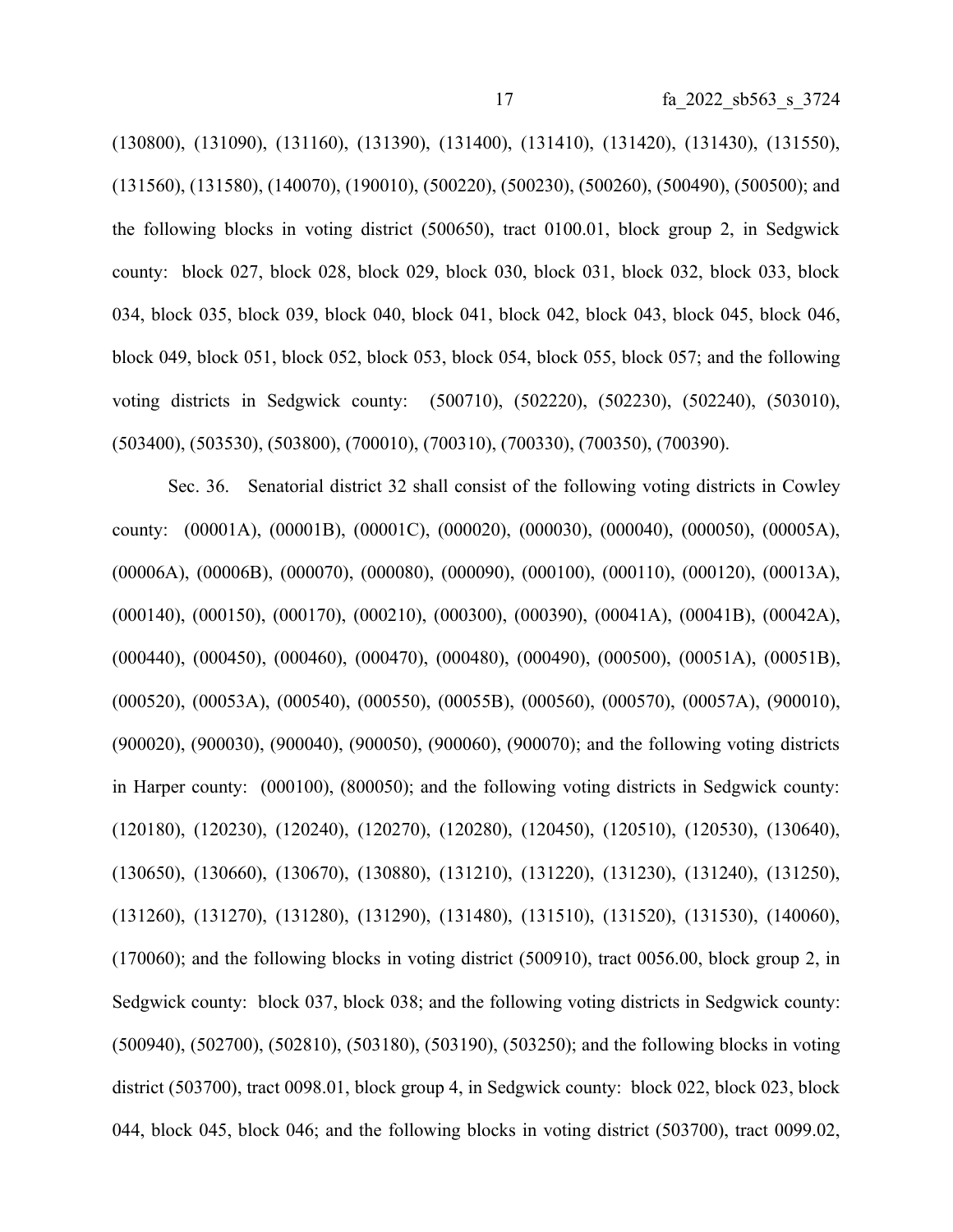block group 3, in Sedgwick county: block 000, block 001, block 005, block 030, block 031; and the following blocks in voting district (503700), tract 0099.02, block group 4, in Sedgwick county: block 025; and the following voting districts in Sedgwick county: (503740), (503760), (503770), (600020), (800010); and all of Sumner county.

Sec. 37. Senatorial district 33 shall consist of all of Barber county; and all of Barton county; and the following voting districts in Clark county: (000020), (000030), (000050), (000060), (000070); and all of Comanche county; and all of Edwards county; and the following voting districts in Ellsworth county: (000010), (000120), (000140), (000150), (000180), (000200), (000210), (000220); and the following voting districts in Harper county: (000010), (000020), (000030), (000040), (000050), (000060), (000070), (000080), (800010), (800020), (800030), (800040), (800060), (900010), (900020), (900030), (900040), (900050), (900060), (900070); and the following voting districts in Kingman county: (000020), (000050), (000070), (000090), (000120), (000130), (00014A), (000150), (000160), (000170), (000180), (000190), (000200), (000220), (000230), (000240), (00027B), (00027C); and all of Kiowa county; and the following voting districts in Ness county: (000010), (000050), (000110); and all of Pawnee county; and all of Pratt county; and the following voting districts in Rice county: (000020), (000030), (000050), (000060), (000090), (000160), (000170), (000230), (000240); and all of Rush county; and all of Stafford county.

Sec. 38. Senatorial district 34 shall consist of the following voting districts in Harvey county: (000010), (000020), (000050), (000060), (000070), (00007B), (000080), (000120), (000130), (900010); and all of Reno county; and the following voting districts in Sedgwick county: (131540), (501680), (502480), (502560), (503780), (700260), (700290).

Sec. 39. Senatorial district 35 shall consist of the following voting districts in Butler county: (000100), (00014A), (00016A), (00016B), (00016C), (000190), (000220), (000280),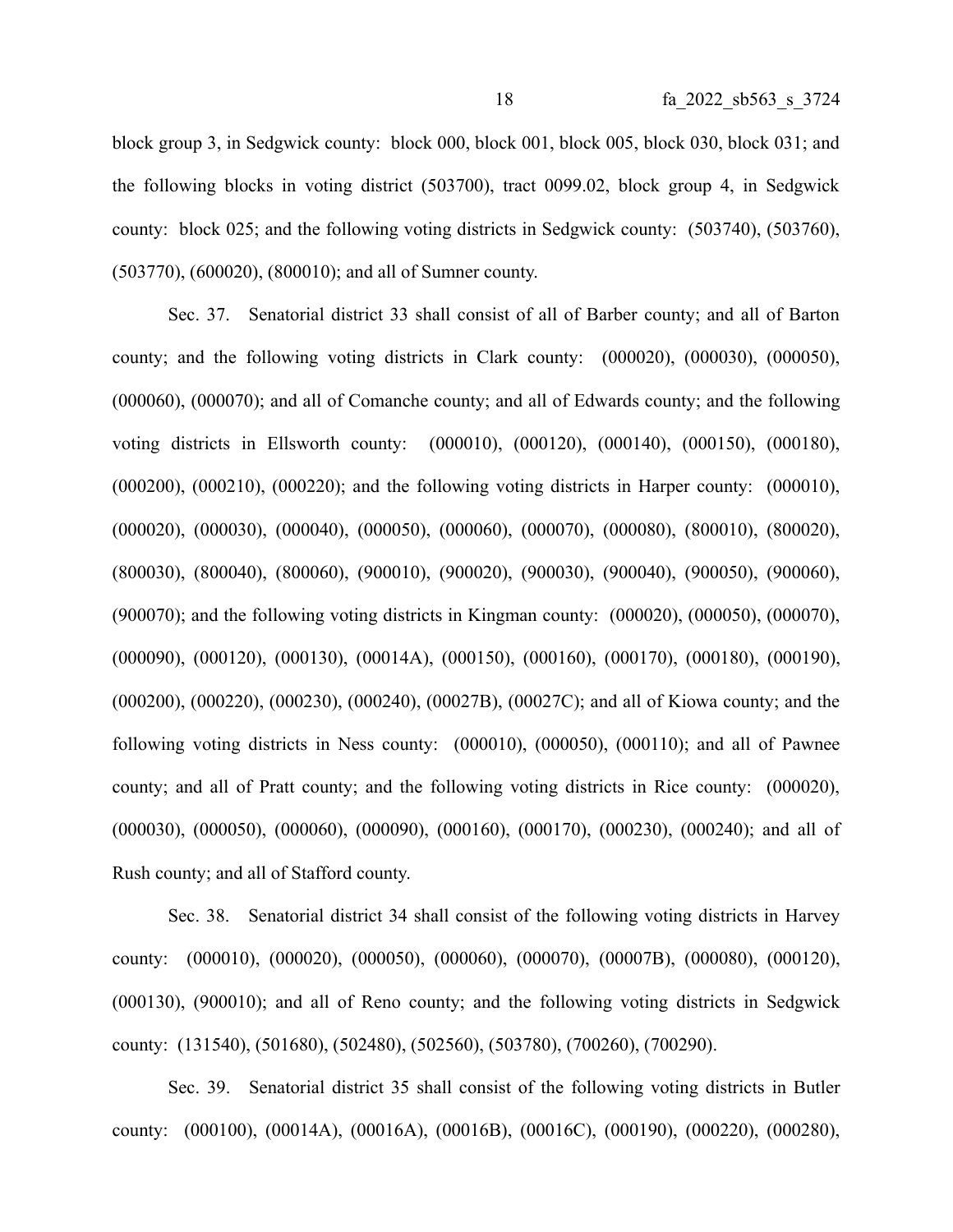(000330), (000360), (000390), (140080), (140090), (800050), (80030A); and all of Chase county; and the following voting districts in Dickinson county: (000060), (000120), (000150), (000160), (000170), (000180), (000190), (000200), (000210), (000230), (000250), (000270), (000300), (000310), (120020), (12002A), (120030); and all of McPherson county; and the following voting districts in Marion county: (000010), (000030), (000040), (000050), (000060), (000070), (000080), (000100), (00011A), (000120), (000130), (000140), (000150), (00016C), (000170), (000190), (000200), (000210), (00022A), (00022B), (000230), (000240), (000250), (000280), (900010), (900020); and the following voting districts in Morris county: (000040), (000050), (000060), (000070), (000110), (000120), (000130), (000140), (000150), (000160), (000170), (900020); and the following voting districts in Rice county: (000010), (000040), (000070), (000080), (000100), (000110), (000120), (000130), (000140), (000150), (000180), (00019A), (00019C), (000200), (000210), (000220), (000250), (000260).

Sec. 40. Senatorial district 36 shall consist of all of Clay county; and all of Cloud county; and the following voting districts in Ellis county: (000010), (000020), (000080), (000250), (000290), (120030); and all of Jewell county; and all of Lincoln county; and the following voting districts in Marshall county: (000010), (000030), (000040), (000080), (000100), (000130), (000150), (000160), (00017A), (00018A), (00018B), (00019A), (00019B), (00019C), (000200), (000230), (000240), (000270), (000280), (000290), (120020), (120030), (120040), (190010); and all of Mitchell county; and all of Osborne county; and all of Ottawa county; and all of Republic county; and all of Rooks county; and all of Russell county; and all of Smith county; and all of Washington county.

Sec. 41. Senatorial district 37 shall consist of the following voting districts in Franklin county: (000040); and the following blocks in voting district (000070), tract 9545.00, block group 2, in Franklin county: block 024, block 025, block 026, block 027, block 028, block 029,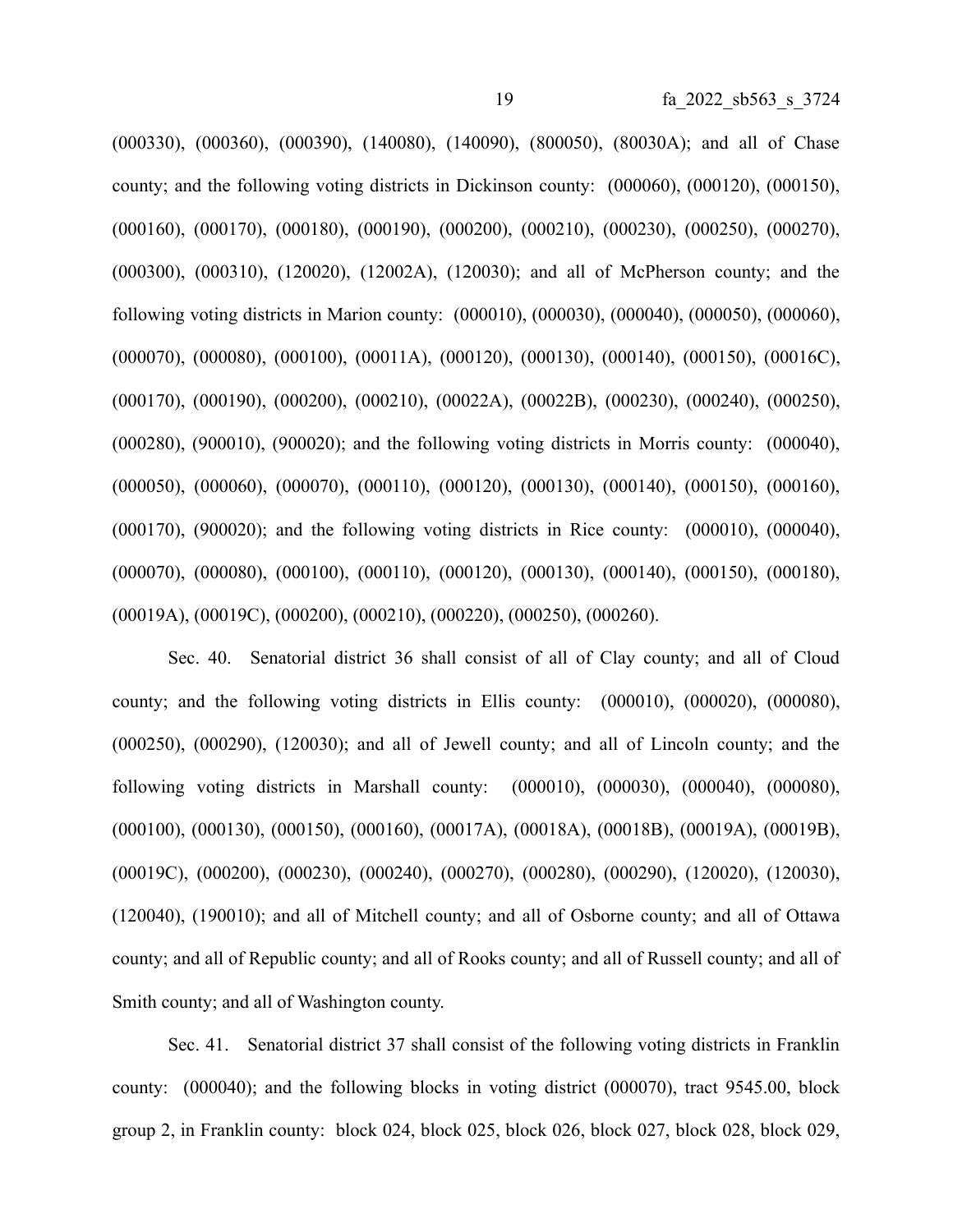block 037, block 038, block 039, block 040, block 041, block 042, block 044, block 045, block 046, block 047, block 048, block 054, block 055, block 065; and the following voting districts in Franklin county: (000110), (000230), (000240), (900010); and the following voting districts in Johnson county: (000010), (000020), (000030), (000040), (000090), (00014C), (000160), (00311A), (00311B), (00311D), (003120), (004030), (004040), (100040), (190020), (900020), (900080), (900120), (900130), (900150), (900620), (901140), (901150), (901220), (901610), (901730), (901750), (901820), (901830), (901900), (920390), (920410), (920420), (92043A), (920450), (920470), (920520), (920530), (920610), (920620), (920640), (920740), (920750), (920790), (920800), (920990), (921000), (921080); and all of Miami county.

Sec. 42. Senatorial district 38 shall consist of the following voting districts in Clark county: (000010), (000040); and the following voting districts in Finney county: (000220), (000280), (300010); and all of Ford county; and all of Gray county; and all of Haskell county; and all of Hodgeman county; and all of Meade county; and all of Seward county.

Sec. 43. Senatorial district 39 shall consist of the following voting districts in Finney county: (000010), (000030), (000040), (000060), (000080), (000100), (000110), (000120), (000130), (000140), (000170), (000190), (000200), (000250), (000260), (180010), (180020), (180030), (180040), (180050), (180060), (180070), (180080), (180090), (180100), (180110), (180120), (180130), (180140), (180150), (180160), (180170), (180180), (180190), (180200), (180210), (180220), (180230), (180240), (180250), (180260), (190010), (190020), (190030), (190040), (190050), (190060), (190070), (190080), (190090), (190100), (190110), (190120), (190130), (190140), (190150), (200020), (300020); and all of Grant county; and all of Greeley county; and all of Hamilton county; and all of Kearny county; and all of Lane county; and all of Morton county; and the following voting districts in Ness county:  $(000020)$ ,  $(000030)$ ,  $(000040)$ , (000060), (000070), (000080), (000090), (000100); and all of Scott county; and all of Stanton